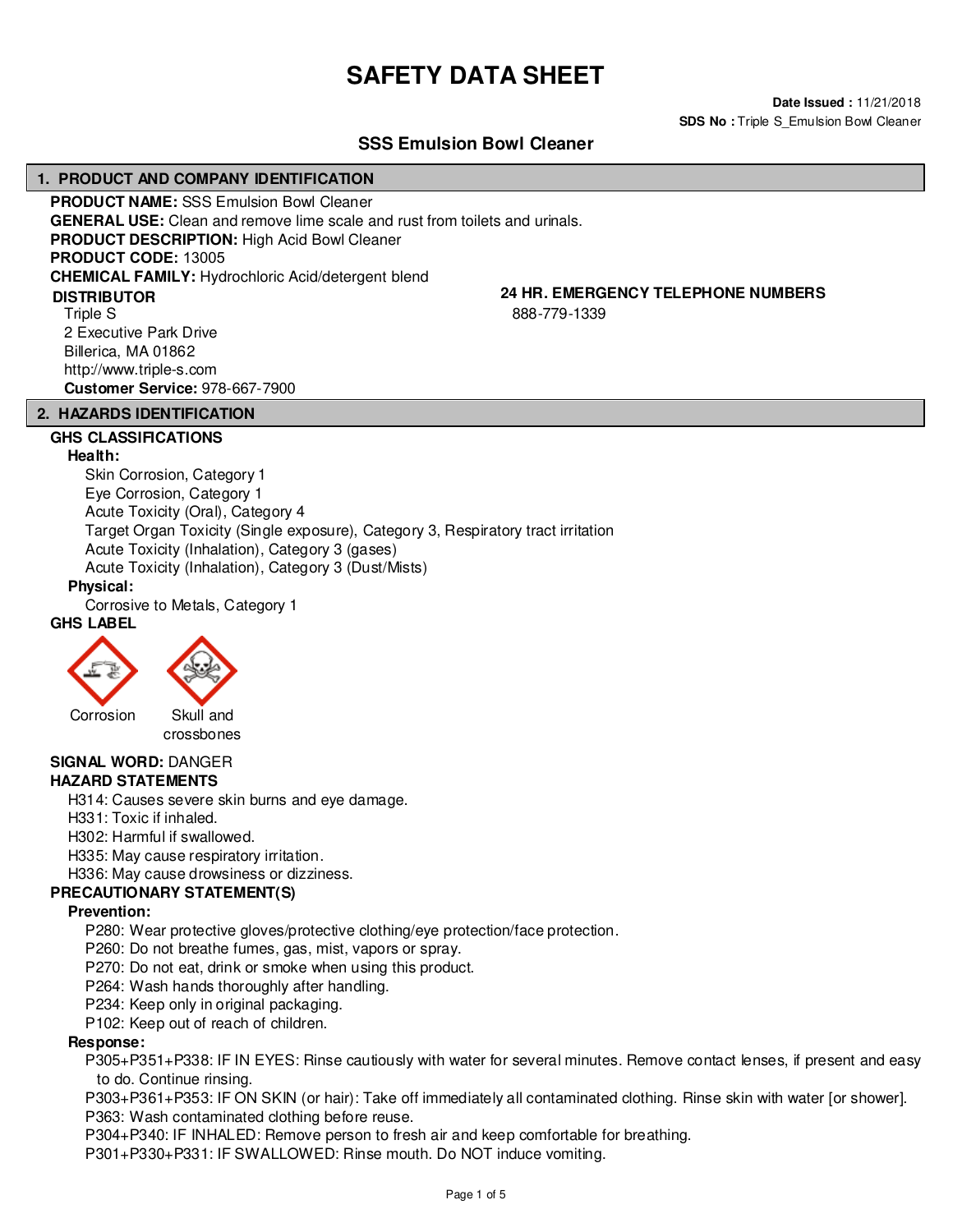P310: Immediately call a POISON CENTER or doctor/physician.

P390: Absorb spillage to prevent material damage.

# **Storage:**

P405: Store locked up.

P403: Store in a well-ventilated place.

P233: Keep container tightly closed.

# **Disposal:**

P501: Dispose of contents/container according to all local, state and Federal regulations.

# **EMERGENCY OVERVIEW**

**PHYSICAL APPEARANCE:** White opaque liquid

**IMMEDIATE CONCERNS:** Causes irreversible eye damage and skin burns.

# **POTENTIAL HEALTH EFFECTS**

**EYES:** Corrosive to the eyes and may cause severe damage including blindness.

**SKIN:** Corrosive, causes skin burning.

**SKIN ABSORPTION:** Harmful if absorbed through skin.

**INGESTION:** Harmful if swallowed.

**INHALATION:** Vapors are irritating to eyes and respiratory tract.

# **REPRODUCTIVE TOXICITY**

**REPRODUCTIVE EFFECTS:** None known.

**TERATOGENIC EFFECTS:** None known.

**CARCINOGENICITY:** None known.

**MUTAGENICITY:** None known.

**ROUTES OF ENTRY:** Eye, skin, ingestion, Inhalation.

**TARGET ORGAN STATEMENT:** Respiratory tract.

**CANCER STATEMENT:** NA = Not Applicable

**SENSITIZATION:** None known.

**WARNING CAUTION LABELS:** Corrosive

# **3. COMPOSITION / INFORMATION ON INGREDIENTS**

| <b>Chemical Name</b> | $Wt.\%$   | <b>CAS</b>     |
|----------------------|-----------|----------------|
| Hydrochloric acid    | $22 - 24$ | 7647-01-0      |
| Lauramine oxide      | $0 - 2$   | 1643-20-5      |
| Alcohol ethoxylate   | $0 - 2$   | $ 68131-39-5 $ |
| Water                | $70 - 75$ | 7732-18-5      |

# **4. FIRST AID MEASURES**

**EYES:** Immediately flush eyes with water for at least 15 minutes, while holding eyelids open. Remove contact lenses, if present, after the first 5 minutes, then continue rinsing eye. Seek medical attention immediately.

SKIN: Remove contaminated clothing. Immediately flush with water followed by washing with mild soap. Seek medical attention. **INGESTION:** Get immediate medical attention. Do not induce vomiting unless instructed to do so by poison center or physician. **INHALATION:** Remove victim to fresh air and monitor. Seek medical advise if irritation persists.

# **SIGNS AND SYMPTOMS OF OVEREXPOSURE**

**EYES:** Severe burning sensation, damage marked by burns.

**SKIN:** Burning sensation, redness, swelling and possible blistering.

**SKIN ABSORPTION: Not Established** 

**INGESTION:** Irritation of mouth, throat, along with stomach upset, vomiting.

**INHALATION:** Irritation of nose, throat and lungs with coughing, sneezing, possible difficulty breathing.

**ACUTE EFFECTS:** Corrosive to eyes and skin. Harmful if inhaled. Harmful if swallowed

**NOTES TO PHYSICIAN:** Probable mucosal damage may contraindicate the use of gastric lavage.

# **5. FIRE FIGHTING MEASURES**

**FLAMMABLE CLASS:** None **EXTINGUISHING MEDIA:** Not required. **EXPLOSION HAZARDS:** None **FIRE FIGHTING PROCEDURES:** Use an extinguishing agent suitable for surrounding fire. **HAZARDOUS DECOMPOSITION PRODUCTS:** None Expected.

# **6. ACCIDENTAL RELEASE MEASURES**

**SMALL SPILL:** Avoid runoff into storm sewers and ditches which lead to waterways.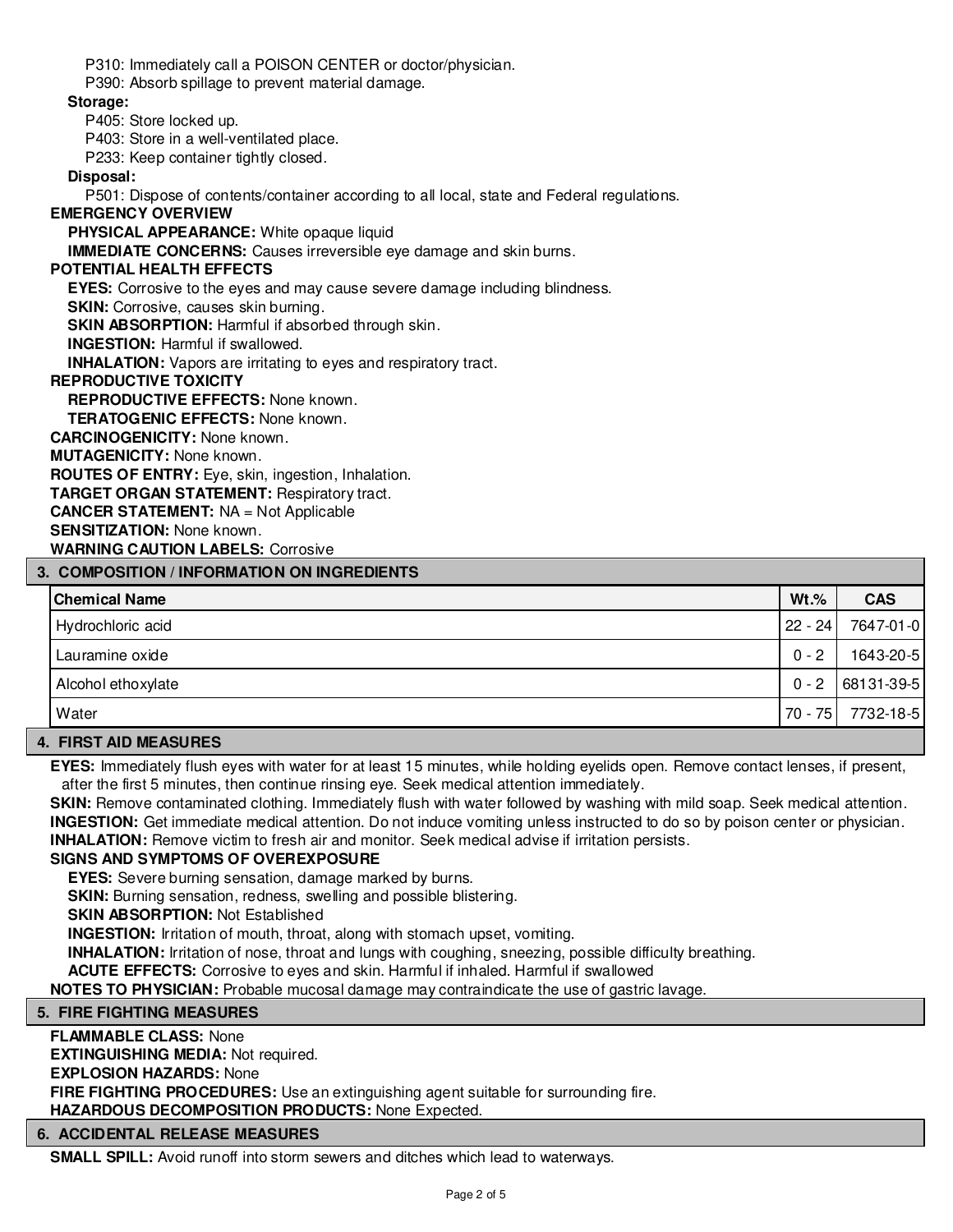**LARGE SPILL:** Avoid walking in material. Prevent product from entering into stream, soil, storm sewer or other bodies of water. **ENVIRONMENTAL PRECAUTIONS**

**WATER SPILL:** Avoid discharges into open waterways.

**LAND SPILL:** Avoid discharge to soil.

**AIR SPILL:** NA = Not Applicable

**GENERAL PROCEDURES:** Isolate spill or leak area immediately. Keep unauthorized personnel away. Do not touch or walk through spilled material. Prevent entry into waterways, sewers, or confined areas. Absorb with dry earth, sand or other noncombustible material and transfer to containers.

**RELEASE NOTES:** Product is harmful to aquatic life.

**SPECIAL PROTECTIVE EQUIPMENT:** Eye protection, rubber gloves, rubber boots to protect feet.

# **7. HANDLING AND STORAGE**

**GENERAL PROCEDURES:** Close container after use.

**HANDLING:** Wear chemical resistant rubber or neoprene gloves and eye safety goggles/full face shield when handling. **STORAGE:** Store only in original container. Do not reuse empty container. If a leaky container must be contained within another, mark the outer container to identify the contents. Store product away from food and water sources. Keep this product under

locked storage sufficient to make it inaccessible to children or persons unfamiliar with its proper use.

**STORAGE TEMPERATURE:** Store at ambient temperatures.

**STORAGE PRESSURE:** Store at ambient atmospheric pressure.

# **8. EXPOSURE CONTROLS / PERSONAL PROTECTION**

# **EXPOSURE GUIDELINES**

| LAI VUUIL UUIDLLIITLU |                        |                                             |           |                   |
|-----------------------|------------------------|---------------------------------------------|-----------|-------------------|
|                       |                        | OSHA HAZARDOUS COMPONENTS (29 CFR1910.1200) |           |                   |
|                       | <b>EXPOSURE LIMITS</b> |                                             |           |                   |
| <b>Chemical Name</b>  | <b>Type</b>            |                                             | ppm       | mg/m <sup>3</sup> |
| Hydrochloric acid     | <b>OSHA PEL</b>        | <b>TWA</b>                                  | 5 ppm     |                   |
|                       | <b>ACGIH TLV</b>       | <b>TWA</b>                                  | 2 ppm     |                   |
|                       | <b>Supplier OEL</b>    | <b>TWA</b>                                  | <b>NL</b> | <b>NL</b>         |
|                       |                        | <b>STEL</b>                                 | <b>NL</b> | <b>NL</b>         |

**ENGINEERING CONTROLS:** Use in well ventilated area.

# **PERSONAL PROTECTIVE EQUIPMENT**

**EYES AND FACE:** Chemical splash googles and full face-shield.

**SKIN:** Rubber or other chemical resistant gloves.

**RESPIRATORY:** A respirator is not needed under normal and intended conditions of product use.

**PROTECTIVE CLOTHING:** NA = Not Applicable

**WORK HYGIENIC PRACTICES:** Wash with soap and water after handling. Do not eat, drink or smoke while using product.

# **9. PHYSICAL AND CHEMICAL PROPERTIES**

**PHYSICAL STATE:** Liquid **ODOR:** Pungent **ODOR THRESHOLD:** Not Established **COLOR:** White emulsion **pH:** < 1.0 **PERCENT VOLATILE:** >90 **FLASH POINT AND METHOD:** None **FLAMMABLE LIMITS:** N/A **AUTOIGNITION TEMPERATURE:** NA = Not Applicable **VAPOR PRESSURE:** ~ 140 mm Hg at (68°F) **VAPOR DENSITY:** > 1 Air = 1 **BOILING POINT: 212° F: 100° C FREEZING POINT: 32° F: 0° C THERMAL DECOMPOSITION:** Not Available **SOLUBILITY IN WATER:** Complete **EVAPORATION RATE:** (Water =1) 1.0 **DENSITY:** 9.13 at 20°C (68°F) **SPECIFIC GRAVITY:** 1.175 grams/ml. at 20°C (68°F) **VISCOSITY:** Water thin.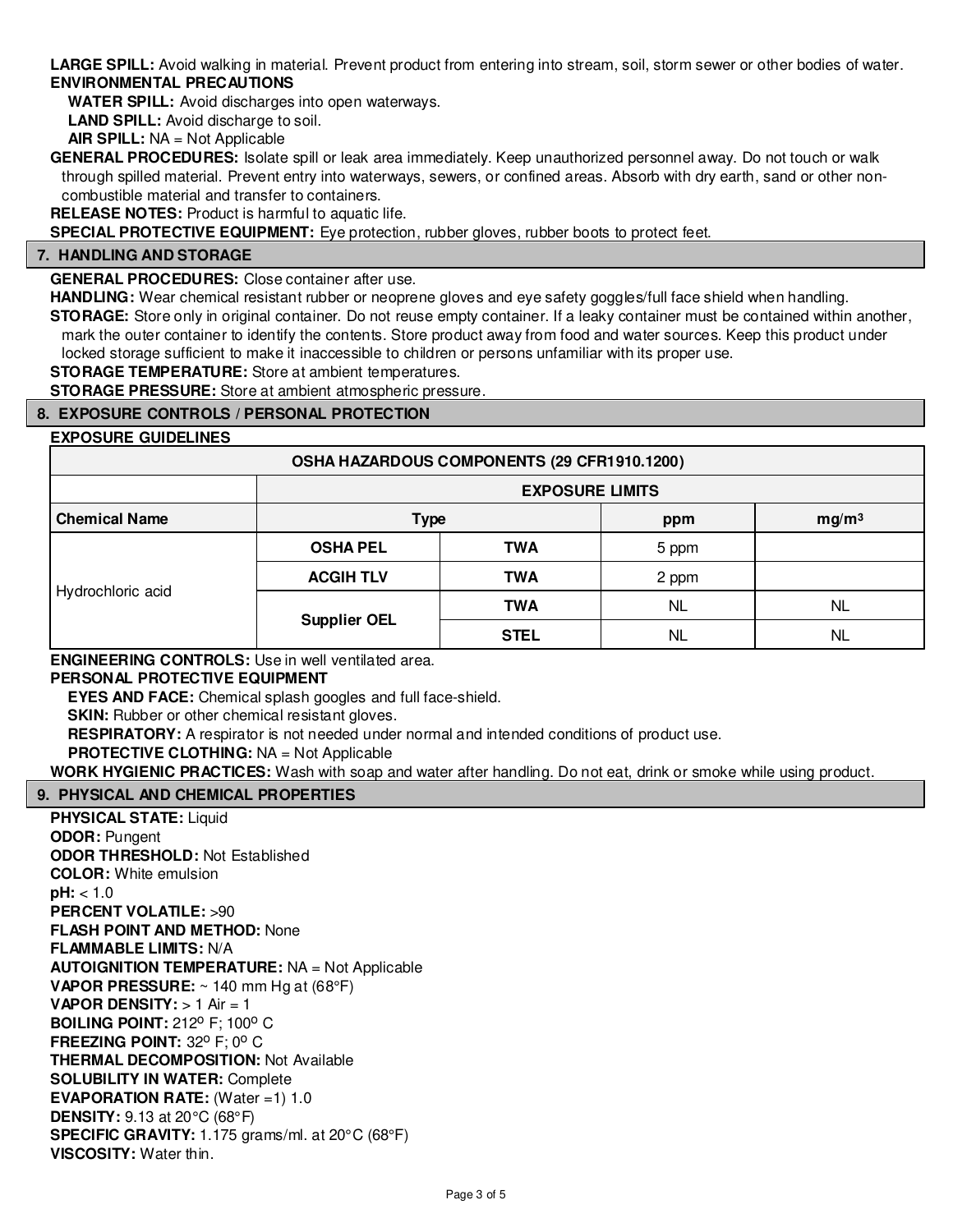### **10. STABILITY AND REACTIVITY**

#### **REACTIVITY:** Stable

**HAZARDOUS POLYMERIZATION:** Will not occur.

**STABILITY:** Stable under normal storage and use conditions.

**CONDITIONS TO AVOID:** Do not mix with other chemicals.

**POSSIBILITY OF HAZARDOUS REACTIONS:** Reacts violently with strong alkaline materials.

**HAZARDOUS DECOMPOSITION PRODUCTS:** Under normal conditions of storage and use, hazardous decomposition products should not be produced.

**INCOMPATIBLE MATERIALS:** Strong alkalis, reducing agents, chlorine bleach products;metals e.g. aluminum, brass, copper, iron.

#### **11. TOXICOLOGICAL INFORMATION**

#### **ACUTE TOXICITY**

| <b>Chemical Name</b> | ORAL $LD_{50}$ (rat) | <b>INHALATION LC<math>_{50}</math> (rat)</b> |
|----------------------|----------------------|----------------------------------------------|
| Hydrochloric acid    | 900 mg/kg $(rat)$    | 2134 mg/l (Rat), Aerosol                     |

**DERMAL LD50:** Not Established

**ORAL LD50:** Not Established

#### **SKIN CORROSION/IRRITATION: Corrosive**

**GERM CELL MUTAGENICITY:** No known significant effects or critical hazards.

**CARCINOGENICITY**

| <b>Chemical Name</b> | <b>IARC Status</b>                                             |  |
|----------------------|----------------------------------------------------------------|--|
| Hydrochloric acid    | Group 3 - Not classifiable as to its carcinogenicity to Humans |  |

**IARC:** No products were found.

**REPRODUCTIVE TOXICITY:** No known significant effects or critical hazards.

**STOT-SINGLE EXPOSURE:** Vapors may harm respiratory tract.

#### **12. ECOLOGICAL INFORMATION**

**ENVIRONMENTAL DATA:** Toxic to aquatic life.

**ECOTOXICOLOGICAL INFORMATION:** This material may be toxic to aquatic life.

**BIOACCUMULATION/ACCUMULATION:** Not Established

# **AQUATIC TOXICITY (ACUTE)**

**96-HOUR LC50:** 282 mg/l, Mosquito fish (Gambusia affinis)

**CHEMICAL FATE INFORMATION:** Not Established

# **13. DISPOSAL CONSIDERATIONS**

**DISPOSAL METHOD:** Any method in accordance with local, state and federal laws. Best method is to recycle or reuse for intended purpose. If discarded, this material and its containers should be treated as hazardous waste based on the characteristics of corrosivity as defined under federal RCRA regulations (40 CFR 261). Consult local authorities for disposal into public sewer.

**FOR LARGE SPILLS:** Consult with local and state authorities for large volume disposal.

**PRODUCT DISPOSAL:** Any method in accordance with local, state, and federal laws. Best method is to recycle or reuse for intended purpose.

**EMPTY CONTAINER:** Rinse container with clear water. Offer container for recycling, or dispose of in trash.

#### **14. TRANSPORT INFORMATION**

# **DOT (DEPARTMENT OF TRANSPORTATION)**

**PROPER SHIPPING NAME:** Compound, Cleaning Liquid **TECHNICAL NAME:** Hydrochloric Acid Solution

**PRIMARY HAZARD CLASS/DIVISION:** 8

**UN/NA NUMBER:** 1760

**PACKING GROUP:** III

**PLACARDS:** Corrosive

**LABEL:** Certain package sizes determine the proper labeling of containers. Consult manufacturer for specific information regarding proper labeling.

**OTHER SHIPPING INFORMATION:** Certain shipping modes and packaging sizes may have exceptions from the transport regulations. The classifications/information provided above may not reflect applicable exceptions. Contact the manufacturer for more specific information on the proper shipping of this material.

**U.S. CUSTOMS HARMONIZATION NUMBER:** 3808.94.0000